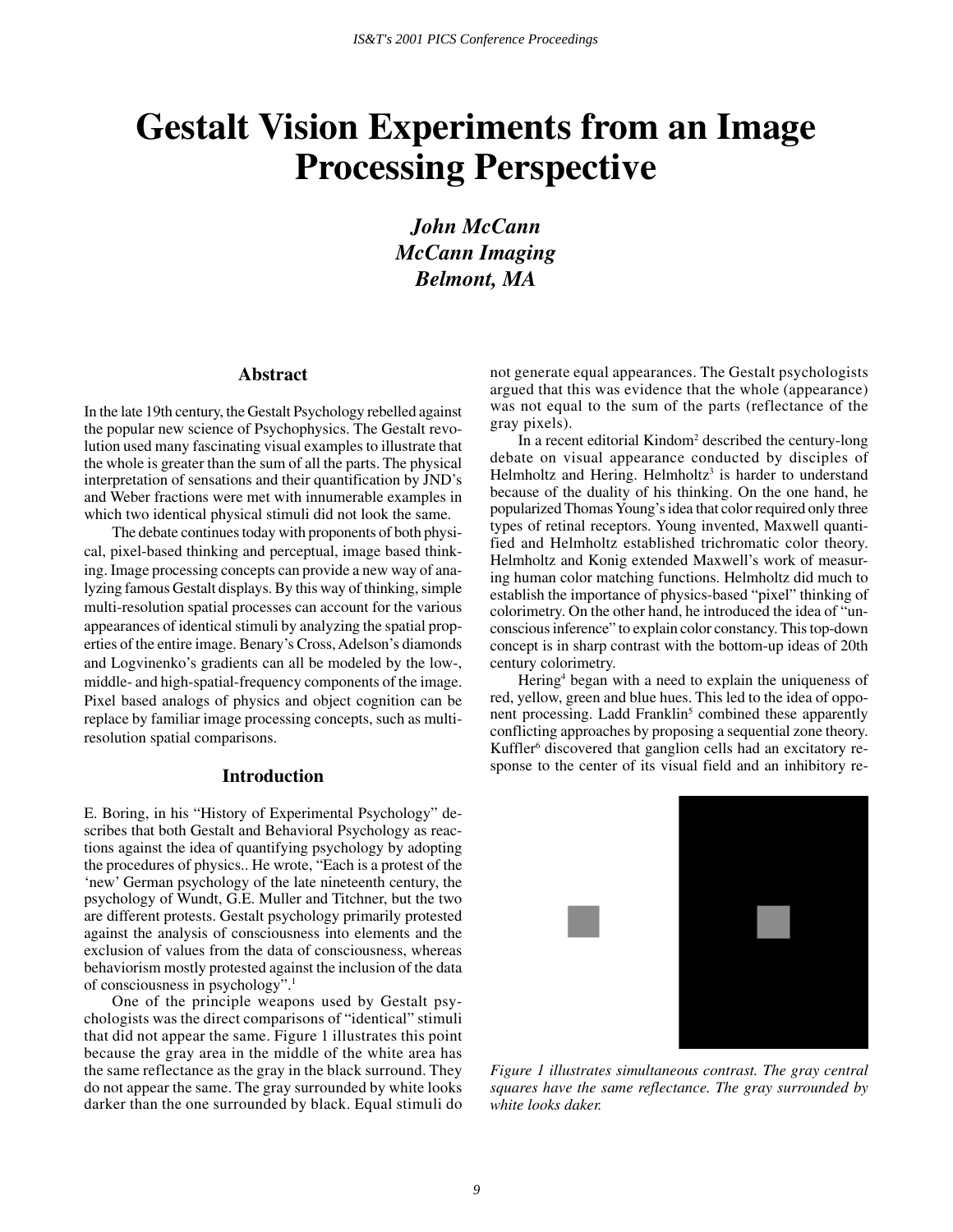sponse to the periphery. A great many neurophysiological experiments lead to today's spatial opponency concepts of human visual processing.

The theme of this paper is that future research in vision will not resolve the debate of whether Helmholtz was right, or Hering was right . In the 21st century we should take the example of Ladd-Franklin and search for the integration of the best parts of both traditions. The theme of this paper is that common ground can be built around concepts of image processing. The Young-Helmholtz ideas of trichromatic spectral response to light are universally accepted. The Hering-Kuffler ideas are not in competition, and are accepted as well. What is needed next in visual theory is further understanding of spatial integration of the entire field of view in vision. These ideas come from experiments by Land<sup>7</sup>, Campbell<sup>8</sup> and Zeki<sup>9</sup>. They clearly demonstrate that human vision employs extensive spatial interaction. The resolution of Helmholtz vs. Hering debate will come from a better understanding of spatial vision.

# **Large Contrast Effects**

As Kingdom2 , points out, Helmholtz's top-down inference ideas have been supported by many different experiments by Alan Gilchrist<sup>10</sup>. Along with Adelson<sup>11,12</sup>, Logvinenko<sup>13</sup>, and Ross and Pessoa<sup>14</sup>, they all suggested mechanisms in which apparent depth and/or apparent illumination altered the appearance of lightness. In this paper we will restrict the discussion to flat displays, that look flat. This class of image is very important because it includes many complex phenomena that require more complex visual models than single pixel based algorithms. A wide variety of different experiments fall in this category. Gelb's experiment<sup>15</sup>, B&W and Color Mondrians and real life scenes have demonstrated that nearly the total range of appearance can be generated by identical stimuli<sup>16</sup>.

A number of image processing models have been proposed for these images. Land and McCann<sup>17</sup> described a spatial comparison extending Wallach's<sup>18</sup> observation about the importance of edge ratios. Stockham<sup>19</sup> suggested low-spatial frequency filtering. Ratio-Product-Reset-Average models have been used calculate the observed lightness in Simultaneous Contrast (Figure 1) since  $1970.^{20}$  The Black and White Mondrian was modeled in the original Land and McCann<sup>17</sup> article. Color Mondrians were modeled by the same technique.<sup>21</sup> In the early 1980's Frankle and McCann<sup>22</sup> extended the ration-product-reset-average operation to highly efficient multi-resolution image processing. A variety of outdoor images including a flat, real-life equivalent to the B&W Mondrian.<sup>16</sup>

All these experiments have been modeled using the same Ratio-Product-Reset-Average model which takes the information from the entire field of view and calculates an imperfect global normalization of the image. It is sensitive to the separation and enclosure of this maximum. It works with quanta catch at the retina as the only input. (A detailed discussion of the steps in this calculation, including MatLab code can be fount in a recent review paper.<sup>23</sup>) The model can account for the observed lightness in all the above flat images without depth or apparent depth information. Recent experiments by

Logvinenko<sup>13</sup> and Adelson<sup>12</sup> integrate gradients and abrupt edges in computer displays. Logvinenko reports that the gradient variant of diamond walls generates twice the effect of other non-gradient Diamond Wall experiments.

All of these large contrast effects can be modeled by image processing programs that take local ratios and uses products to integrate across the field of view. A nonlinear reset removes the gradients. The general conclusion was that the model evolved from the study of Mondrians can as well calculate appearances of both real life scenes , simultaneous contrast, including the successful prediction of Logvinenko gradient "Diamond Wall" and Adelson's "Checkered Shadow" images.<sup>16</sup>

As originally described such spatial models do not provide a robust explanation of Balanced Contrast Effects such as Benary's Cross and White's Effect and Rizzi's Effect. These image have been created to have symmetrical local contrasts; both white and black areas are adjacent to the gray test patch.

# **Balanced Contrast Images**

There are two interesting common properties of Balanced Contrast images. First, observers report appearances opposite those of Simultaneous Contrast. Second, these displays have popular cognitive, "unconscious inference" explanations.

#### **Benary's Cross**

Benary Cross (Figure 2 top) showed that grays still look different with two black sides and one white side. Benary argued that the different appearances were due to appurtenance, namely that we recognize and interpreted the image in terms of what we already known. We expect that the gray should look darker when surrounded by white, and we recognize that the gray triangle on the left is in the white surround, while the gray triangle on the right is in part of the black cross. Benary showed four different examples of appurtenance.<sup>24</sup> (Recently the word "appurtenance" has been modernized to "belongedness".)This is one of the oldest and most influential arguments for top-down modelsof vision.

#### **White's Effect**

Figure 2 middle.shows White's Effect.<sup>25</sup> The grays are surrounded by both white and black adjacent areas. Observers report the opposite to Simultaneous Contrast. The gray bars on the left are darker (with more adjacent black) than those on the right (with more adjacent white).

#### **Rizzi's Effect**

Recently Alessandro Rizzi showed me the effect of checkerboards on gray patches (Figure 2 bottom). It is easy to assume that because the gray on the left has four black squares adjacent to the square gray patch that it should behave the same as having a black surround. It has four white squares next to the black ones, but they are adjacent to the corners of the gray area. A similar argument applies to the gray with adjacent white edges on the right side of the image. Again the human visual system did not follow the rules of simultaneous contrast. Vision generates appearances that are again opposite to the effect seen in Figure 1.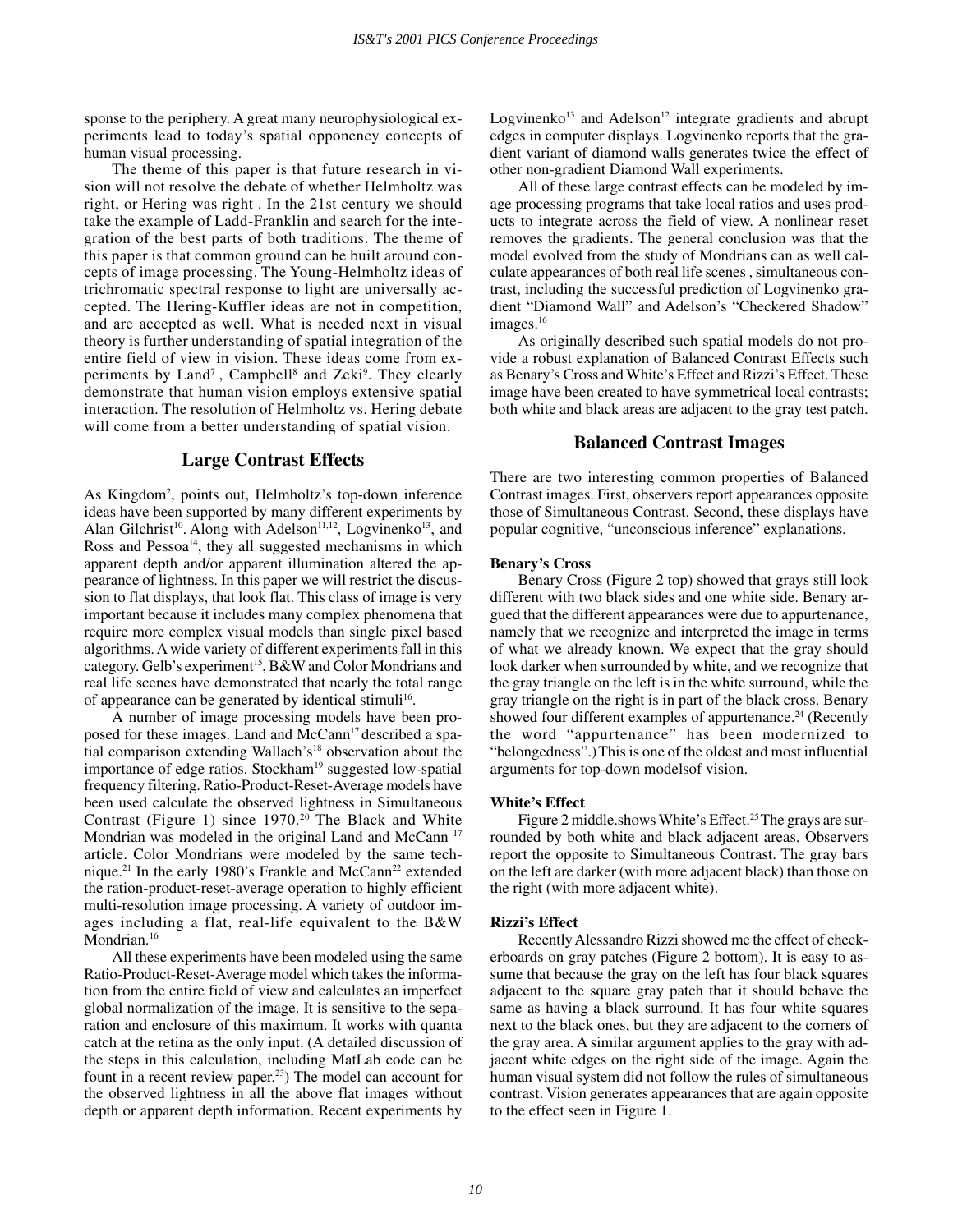

*Figure 2 shows three different examples of Balanced Contast images. Each gray area is adjacent to both white and black. Each image exhibits the opposite appearance shift from Simultaneous Contrast. The top image is Benary's Cross. The triangle on the left appears darker than the one of the right. Benary's explanation was based on appurtenance, or recognition. The middle image is White's Effect. Unlike Simultaneous Contast, the grays on the left look darker, despite the fact that there is more black surround adjacent to the grays. The bottom image is Rizzi's Effect. As well, the grays on the left look darker despite the fact that there are four black areas adjacent to the grays.*

*Figure 3 show the images from Figure 2 after receptive field pooling (See text). It illustrates the idea that all three effects can be explained by human low-spatial frequency sampling. The common feature of all three displays is that the areas of interest on the left (top-triange, middle-rectangles, bottomsquare) are darker than those on the right. The three different effects look darker on the left because the images are darker in low-spatial frequency sampling. The application of simple, human visual-image-procssing ideas can provide a single explanation of historicaly different phenomena. Top-down interpretations requiring cognition are not necessary.*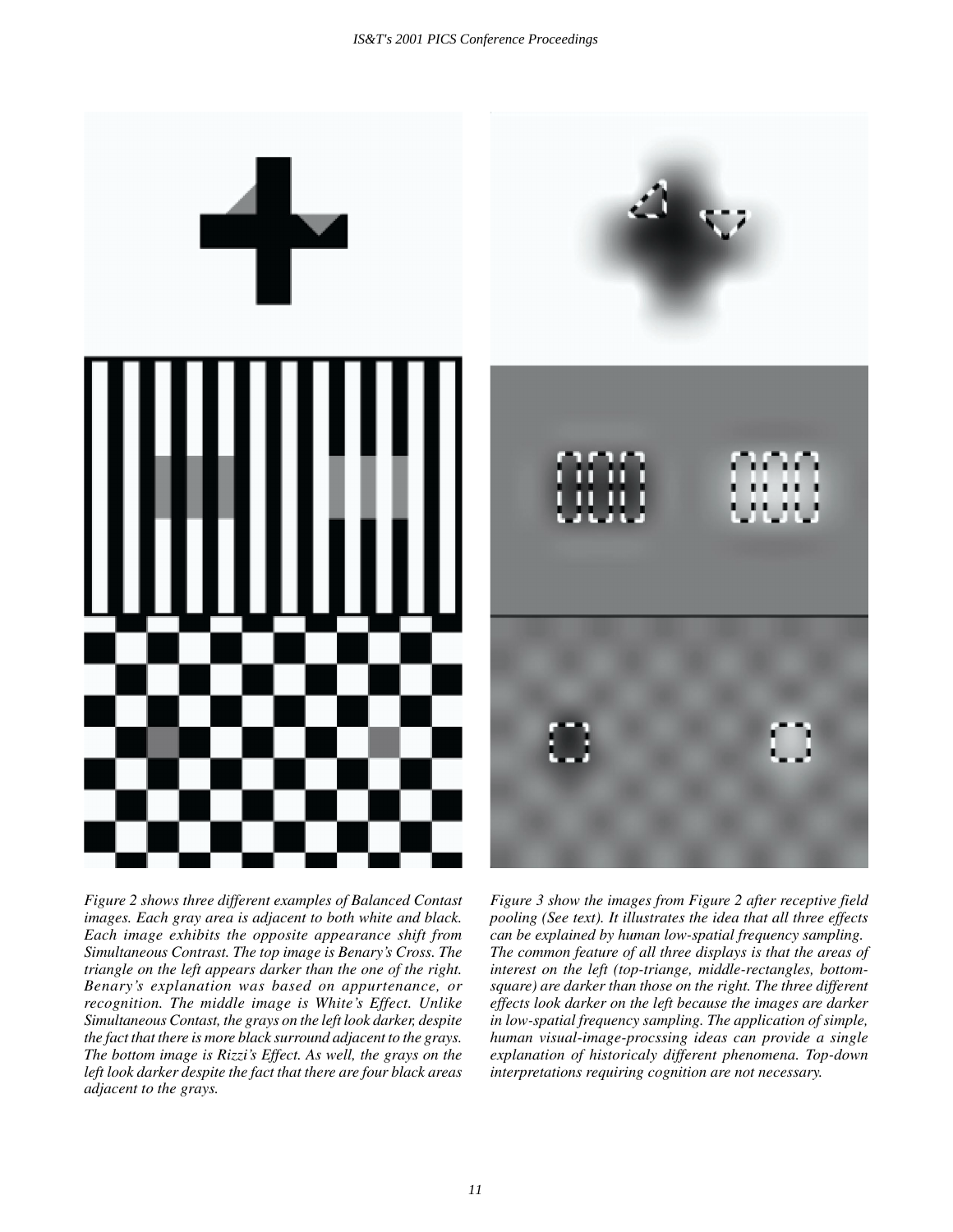# **Image Processing Ideas**

As describe above, Ratio-Product-Reset models, that do very well with contrast and gradient images, do not explain these Balanced Contrast images. However, other spatial concepts provide an even simpler explanation of these effects. Campbell and Blakemore<sup>26</sup> demonstrated the existence of spatial frequency channels. Frankle and McCann<sup>22</sup> used multiresolution images and Burt and Adelson<sup>27</sup> used pyramid processing for efficient image computation. Almost any multi-resolution model can account for these results by sampling the output from each resolution independent of the others.

If the original image is three inches high and was viewed at 14 inches. The image subtends 12.3 degrees. The analysis of the image consists of averaging four adjacent image pixels to make a new image of one-quarter the size. The process is repeated each time making a new image one-quarter the size of the previous sampled image. In the image shown here the full resolution images were 256 pixels high. The pictures in Figure 3 were made by averaging 32 by 32 pixel blocks to make low resolution image (0.32 pixel pairs / degree). For analysis of the gray areas the low resolution image was rescaled to 256 pixels high with bicubic interpolation. The process described here is similar to making a low-spatial-frequency channel by pooling the responses of many pixels. The expansion allows us to compare this sampled image with the original. A black and white dashed line was drawn around the position of the gray areas in the original image.

In all three images the grays on the left are darker because the local sampling of the gray and the area around the grays are darker. The reason that the areas on the left look darker is that they are darker in a very coarse sampling of the image. Models of vision that combine independent multi-resolution versions of the image can predict the appearances of these Balanced Contrast images.

#### **Benary's Cross**

In Figure 3 top we see a resized (bilinear expansion) image of a 32x32 block average of Figure 2 top. The average sampling to generate very-coarse spatial information has made an image that is darker in the region of the left triangle than in the region of the right triangle. The average value inside the right triangle is  $101 \pm 28$  while the average value inside the left triange is  $168 \pm 30$ . McCann<sup>28</sup> has analyzed all four of Benary's original images. He found that in each case has a lower coarse resolution average lightnesses in the areas that looks darker in the image. All of Benary's experiments can be explained by any model that combines low-resolution sampling information with high-resolution sampling.

#### **White's Effect**

Since Michael White's first paper in 1979, there have been a great many studies interpreting the cause of White's effect. Recent papers has provided a very wide range of interpretations of the effect. Spehar et. al. look to High Vision mechanisms.<sup>29</sup> Todorovic<sup>30</sup> and Zaidi et. al<sup>31</sup>. described T junctions reminiscent of Lettvin's triads<sup>32</sup> White's 1981 and Moulden & Kingdom papers<sup>33</sup> demonstrated the need for two different lowlevel mechanisms for Simultaneous Contrast and White's effect. Blakeslee and McCourt's<sup>34</sup> shows that an oriented difference of gaussian (DOG) model can account for both White's experiments and the White and White 1985 experiments. J. du Buf et al discusses spatial frequency filters.<sup>35</sup>

McCann<sup>16</sup> argues that the gray bars in White's effect are controlled by the values in very-low-spatial frequent channels. Bars look lighter because they have higher values in the very-low-spatial frequency channels.

In Figure 3 middle we see a resized (bilinear expansion) image of a 32x32 block average of Figure 2 middle. The average sampling to generate very coarse spatial information has made an image that is darker in the region of the left rectangles than in the region of the right rectangles. This simple demonstration and the spatial filtering experiments by White, Moulden & Kingdom, Blakeslee & McCourt all provide evidence of the important role of very-low-spatial frequencies in the appearance of equal grays in different surrounds. McCann's analysis of White's effect showed that in each case has a lower coarse resolution average lightnesses in the areas that looks darker in the image.<sup>16</sup>

# **Rizzi's Effect**

In Figure 3 bottom we see a resized (bilinear expansion) image of a 32x32 block average of Figure 2 bottom. The average sampling to generate very coarse spatial information has made an image that is darker in the region of the left square than in the region of the right square.

Similar results are found in experiments that measure the effect on gray appearance with variable enclosure by white.<sup>36</sup>. Six displays have a 1.5 degree gray square, a fixed area of white area on a background of black. The variable is the placement of the white. When white surrounded the gray with an equal width on four sides, observers matched the gray to Munsell value 1.5. When all the white was on one side, lightness matched 3.5. Four other, intermediate placements gave intermediate lightness matches. These experiments along with others that measure the effects of angular separation from whites make the same point. Spatial positions of test patches relative to whites have large effects on lightness. Matches varied from 1.5 to 3.5 Munsell units. That is 28% of the lightness difference between white and black.

#### **Other Experiments**

A different "Diamond Wall" experiment described by Adelson in 1993 and measured using the Munsell Scale by Logvinenko. (Logvinenko's Figure 1)<sup>13</sup>. Logvinenko measured the differences in lightness between the gray diamonds with light surrounds and dark surrounds with both corrugated edges and straight edges. Observers reported that the difference in lightness in with straight white-dark boundaries was 1.0 Munsell unit greater than in with corrugated boundaries. Logvinenko argued that perceived illumination is responsible for this effect. The pixel values of the four adjacent areas are the same. Analysis of the images showed different low-spatial frequency content consistent with observer matches. 16

Further, these experiments and other in the paper demonstrate that "Early-Vision" lightness mechanisms can account for lightness appearance of "Diamond Wall" without the need for feedback from higher-level mental processes.<sup>16</sup>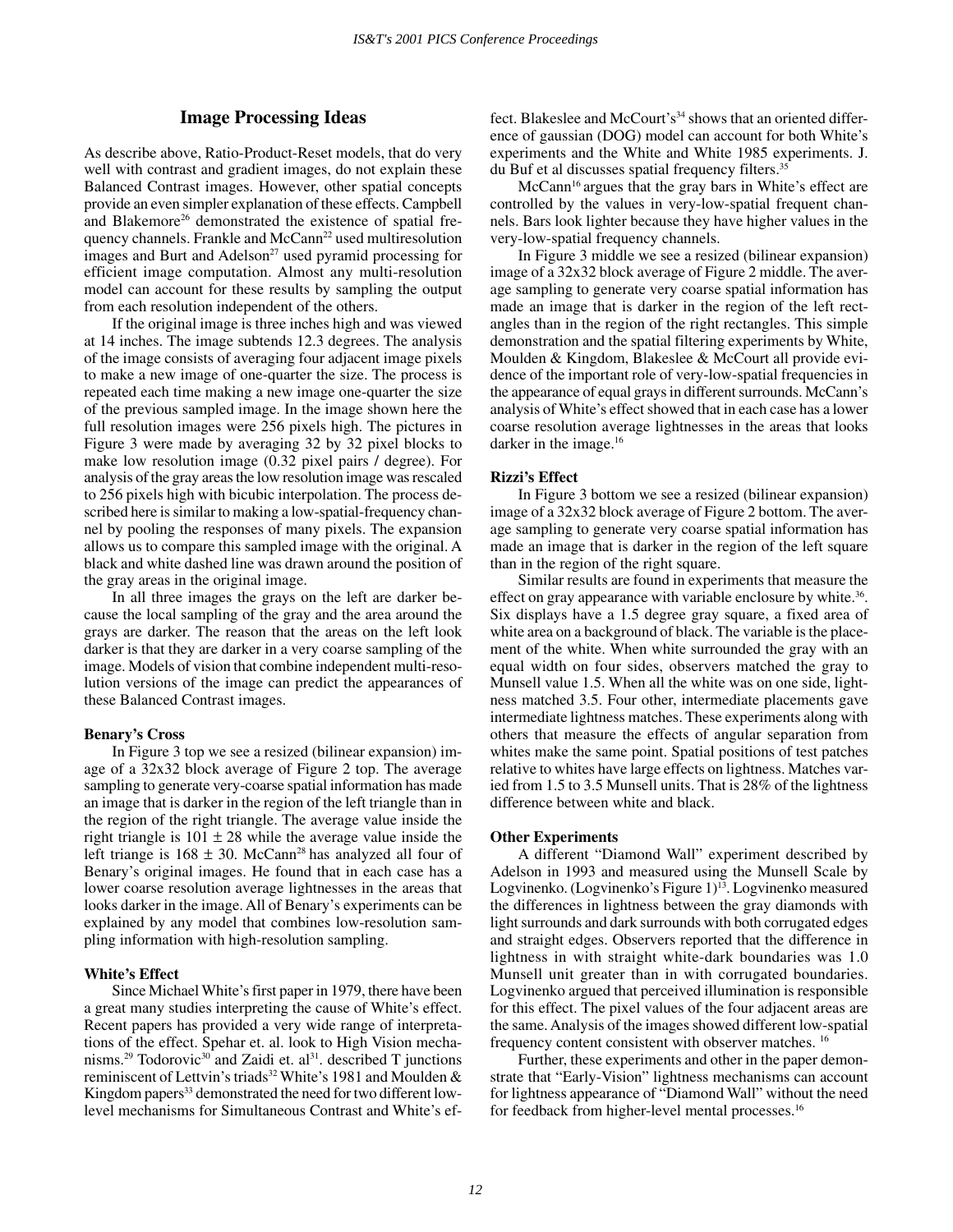# **Conclusions**

Full-resolution models that can successfully predict lightness in Simultaneous Contrast images cannot predict Balanced Contrast displays, such as Benary's Cross, White's Effect and Rizzi's Effect. Nevertheless, almost any multi-resolution model can account for these results by sampling the output from each resolution channel independently and then combining in parallel the coarse-resolution information with the high-resolution information.

Clearly pixel based analogs of physics apply to the early stages of vision at the receptors. Hering's idea of opponentcy and Kuffler's observation of spatial opponentcy have become an important concept bin our understanding of visual processes. More complex, bottom-up processes have been demonstrated to exist in human vision and these spatial image processing ideas are all this necessary to explain certain images that were previously attributed to top-down, cognitive processes. In these cases, cognition explanations can be replaced by familiar, image-processing concepts, such as parallel combination of multi-resolution spatial sampling.

# **Acknowledgments**

I want to thank Mary McCann for her thoughtfully discussions and suggestions.

# **References**

- 1. E. Boring, "History of Experimental Psychology", Appleton Century Croft , 587, (1957).
- 2. F. A. A. Kingdom, "Old wine in new bottles? Some thoughts on Logvinenko's Lightness induction revisited", *Perception*, **28**, 929-934, (1999);
- 3. H. von Helmholtz, "Physiological Optics", J.P.C. Southall, Ed., Optical Society of America, Washington, D.C., (1924).
- 4. E. Hering, "Outline of A Theory of the Light Sense", trans. by L.M. Hurvich and D. H. Jameson, Harvard University Press, Cambridge, MA, (1964).
- 5. C. Ladd Franklin, "Color and Color Theories", Harcourt, Brace & Co. NewYork, (1929)
- 6. S. W, Kuffler, "Discharge patterns and functional organization of mammalian retina", *J. Neurophysiol.* **16**, 37-68, (1953).
- 7. E. H. Land, "Color Vision", in Edwin H. Land's Essays, Vol.III, M.McCann ed., IS&T, Springfield, VA, 1-188, (1993).
- 8. O. Braddick, F. W. Campbell and J. Atkinson, "Channels in Vision: Basic Aspects", in *Handbook of Sensory Physiology VII,* R. Held, H. W. Leibowitz and H. Teuber, pp. 3-38, (1978).
- 9. S. Zeki, *A Vision of the Brain*, Blackwell Scientific Publishers, Cambridge, (1993)
- 10. A. Gilchrist, "Perceived lightness depends on perceived spatial arrangement", *Science*, **195**, 185-187, (1975).
- 11. A. Gilchrist, "The perception of surface blacks and whites", *Scientific American*, **24,**(3), 88-97, (1979). A. Gilchrist, S. Delman, and A. Jacobsen, "The classification

and integration of edges as critical to the perception of reflectance and illumination", *Perception and Psychophysics*, **33**(5), 425- 436, (1983).

A. Gilchrist, "Lightness contrast and failures of lightness constancy: a common explanation.", *Perception and Psychophysics*, **43** (5), 415-424, (1988).

A. Gilchrist, "Lightness, Brightness and Transparency, Hillsdale:Lawrence Erlbaum Associates, (1994).

J. Cataliotti, & A. Gilchrist, "Local and global processes in lightness perception" *Perception and Psychophysics*, (2), 125-135, (1995).

E. H. Adelson and A. P. Pentland, "The perception of shading and reflectance, in Channels" in *Visual Nervous System: Neurophysiology, Psychophysics and Models*, Ed.. Blum, London: Freund, 195-208, (1991).

E. H. Adelson, "Perceptual Organization and the Judgment of Brightness", *Science*, **262**, 2042-2044 (1993).

P. Sinha, and E. H. Adelson, "Recovering Reflectance in a World of Painted Polyhedra", *Proc. of Fourth International Conference on Computer Vision*, **4**, 156-163, Berlin; May 11-14 (1993).

P. Sinha, and E. H. Adelson, "Verifying the Consistency of Shading Patterns and 3-D Structures", *Proc. IEEE Workshop on Qualitative Vision*, 71-81, New York, NY; June 14 (1993).

- 12. E. H. Adelson, "Lightness Perception and Lightness Illusions" in *The Cognitive Neurosciences*, M. Gazzaniga, ed., Cambridge, MA:3644, 97-104, (1999).
- 13. A.D. Logvinenko, "Lightness Induction Revisited", *Perception*, **28**, 803-816, (1999).
- 14. W.D. Ross and L. Pessoa, "Lightnss from contrast: A selective integrative model", *Perception and Psychophysics,* **62**, 1160- 1181, 2000.
- 15. A. Gelb, "Colour Constancy", in *A Scource Book of Gestalt Psychology,* W, Ellis trans. Kegan, Paul, Trench, Truber & Co. Ltd., London, 196-209, ( 1950).
- 16. J. J. McCann, "Calculating The Lightness Of Areas In A Single Plane", *J. Electron. Imaging,* **10,** Jan. in press, (2001) J. J. McCann, "Calculating The Lightness Of Areas In A Single Plane", B. Rogowitz and T. Pappas, Eds., *SPIE Proc.*, 243-253, (2000);
- 17. E. H. Land and J. J. McCann, "Lightness and Retinex Theory", *J. Opt. Soc. Am.* **61**, 1, (1971).
- 18. H. Wallach, "Brightness constancy and the nature of achromatic colors", *J. Exptl. Psychol,* **38**, 310-324, (1948).,
- 19. T.P. Stockham, "Image Processing in the Context of a Visual Model", *Proc. IEEE*, **60**, 828-284, (1972).
- 20. J. J. McCann, E. H. Land and S. M. V. Tatnall, , "A Technique for Comparing Human Visual Responses with a Mathematical Model for Lightness", *Am. J. Optometry and Archives of Am. Acad. Optometry*, **47**(11), 845-855, (1970).
- 21. J. McCann, S. McKee and T. Taylor, "Quantitative Studies in Retinex theory, A comparison between theoretical predictions and observer responses to Color Mondrian experiments", *Vision Res.*, **16,** 445-458, (1976).
- 22. J. Frankle and J.J. McCann, Method and apparatus of lightness imaging, U.S. Patent 4,384,336, (1983).
- 23. B. Funt, F. Ciurea and J. J. McCann, " Retinex in Matlab" in *Proc. 8th IS&T/SID Color Imaging Conferenc*e, Scottsdale, Arizona, **8**, 112-121, (2000).
- 24. W. Benary, "The influence of Form on Brightness", in A Scource Book of Gestalt Psychology, W, Ellis trans. Kegan, Paul, Trench,